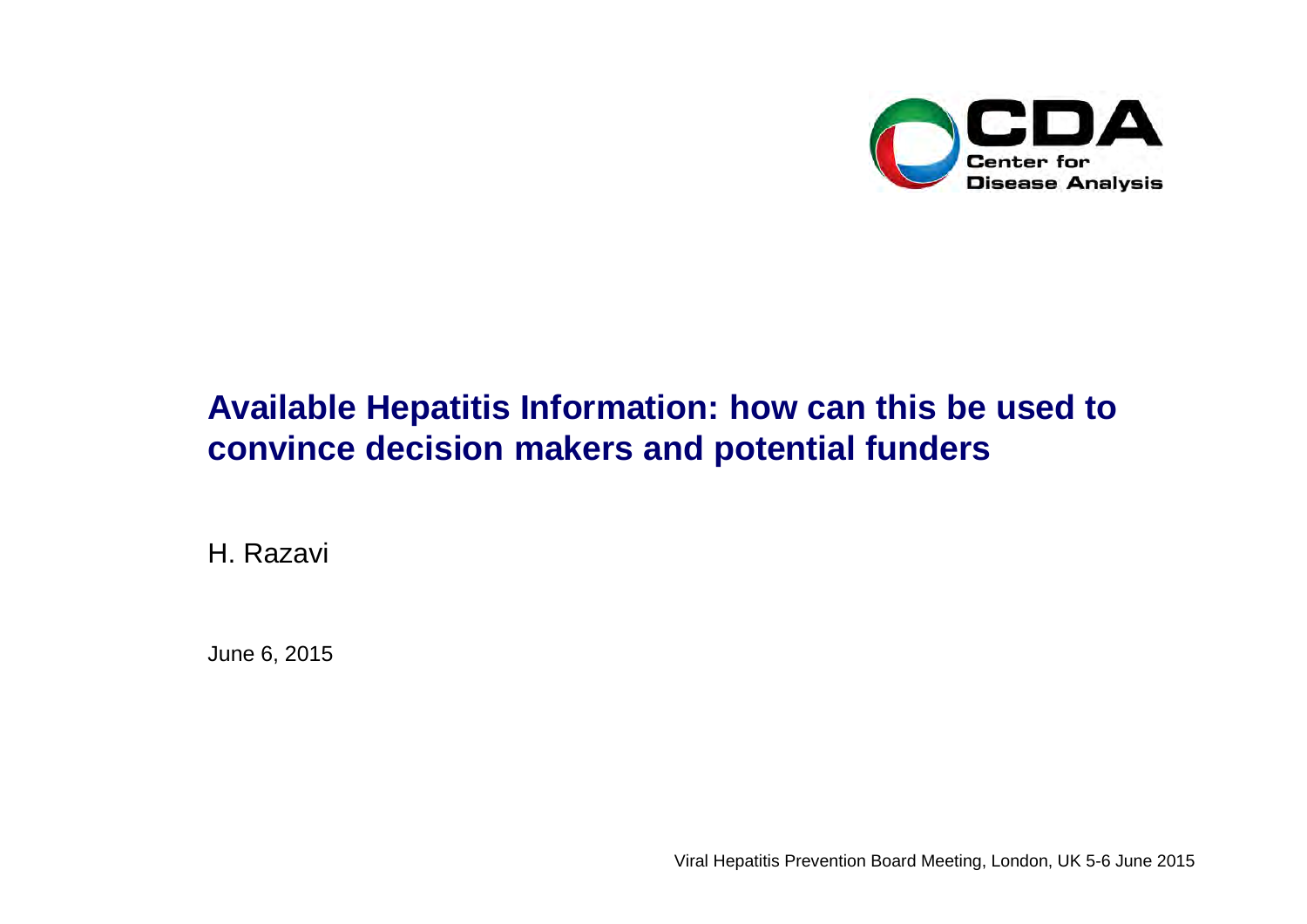"*It* '*s not what we don* '*t know that gives us trouble, it* '*s what we know that ain* '*t so* "

Will Rogers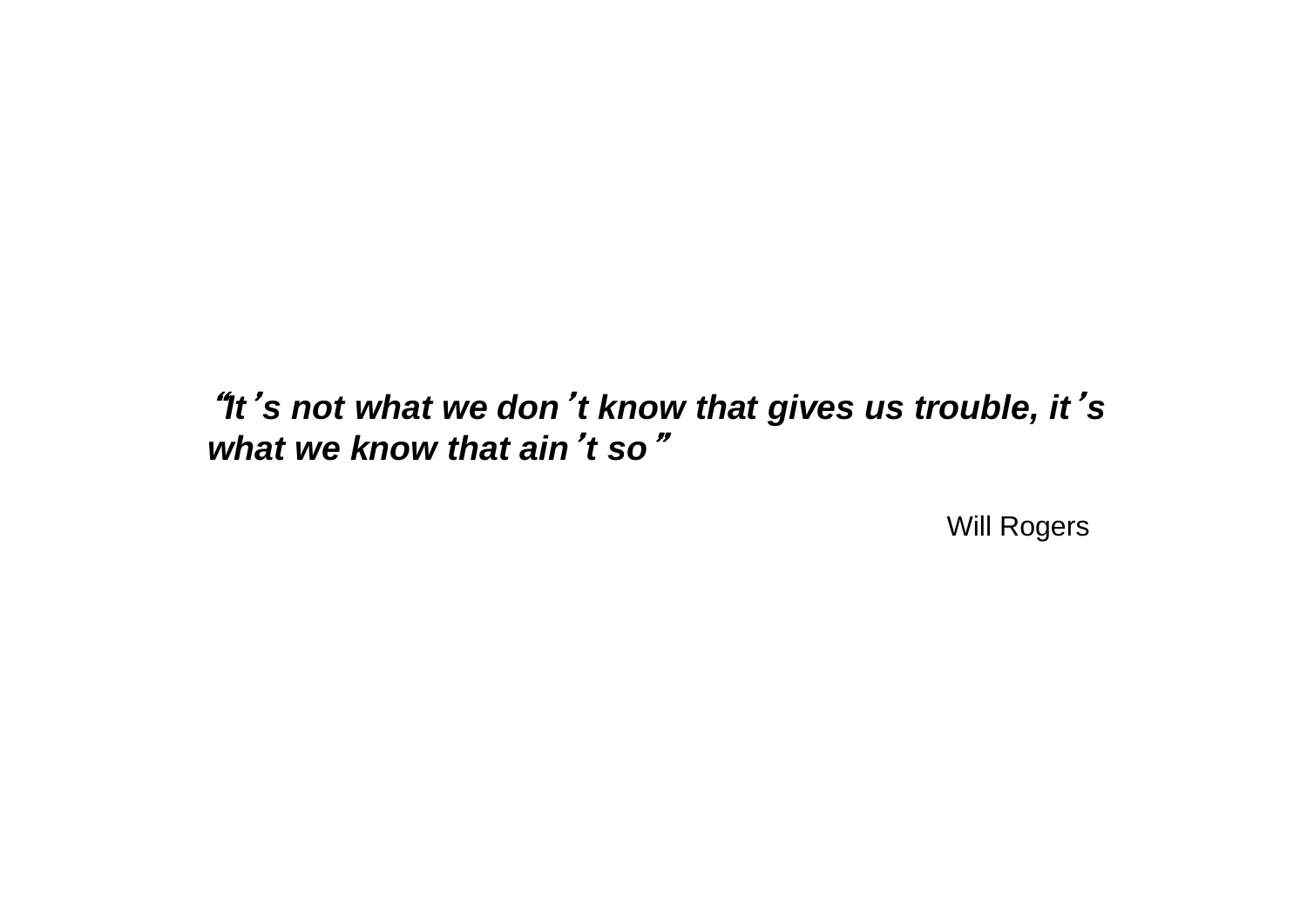### **What is it that we know that ain't so:**

- • The total number of HCV infections, diagnosis rate and treatment rate is unknown.
- • Development of a national strategy requires perfect information – e.g., a robust nation-wide surveillance study.
- • The epidemiology data in developing countries is less robust than Western Europe and US.
- •There are not enough healthcare providers to increase treatment.
- •What we have learned from HIV can be directly applied to HCV.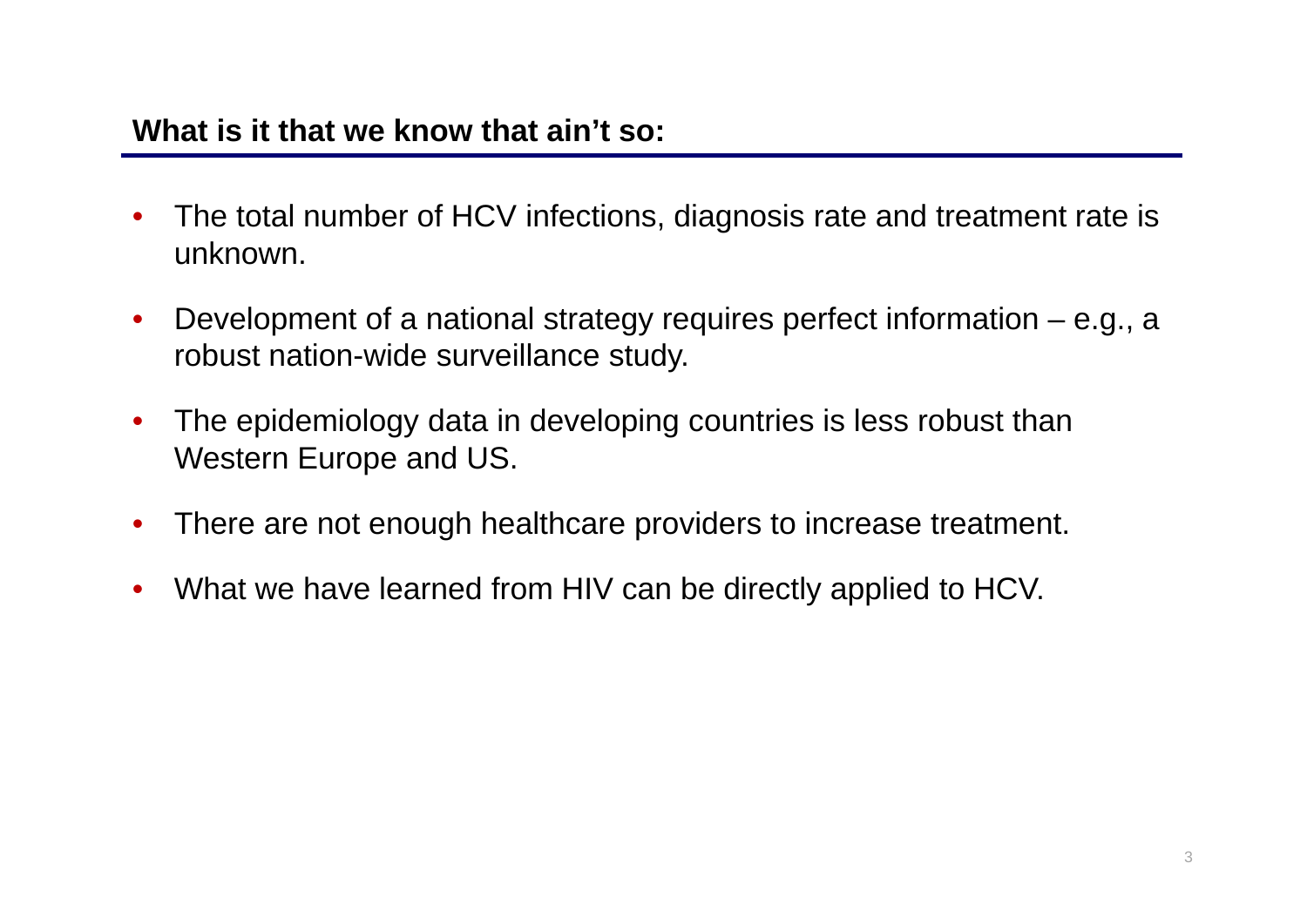

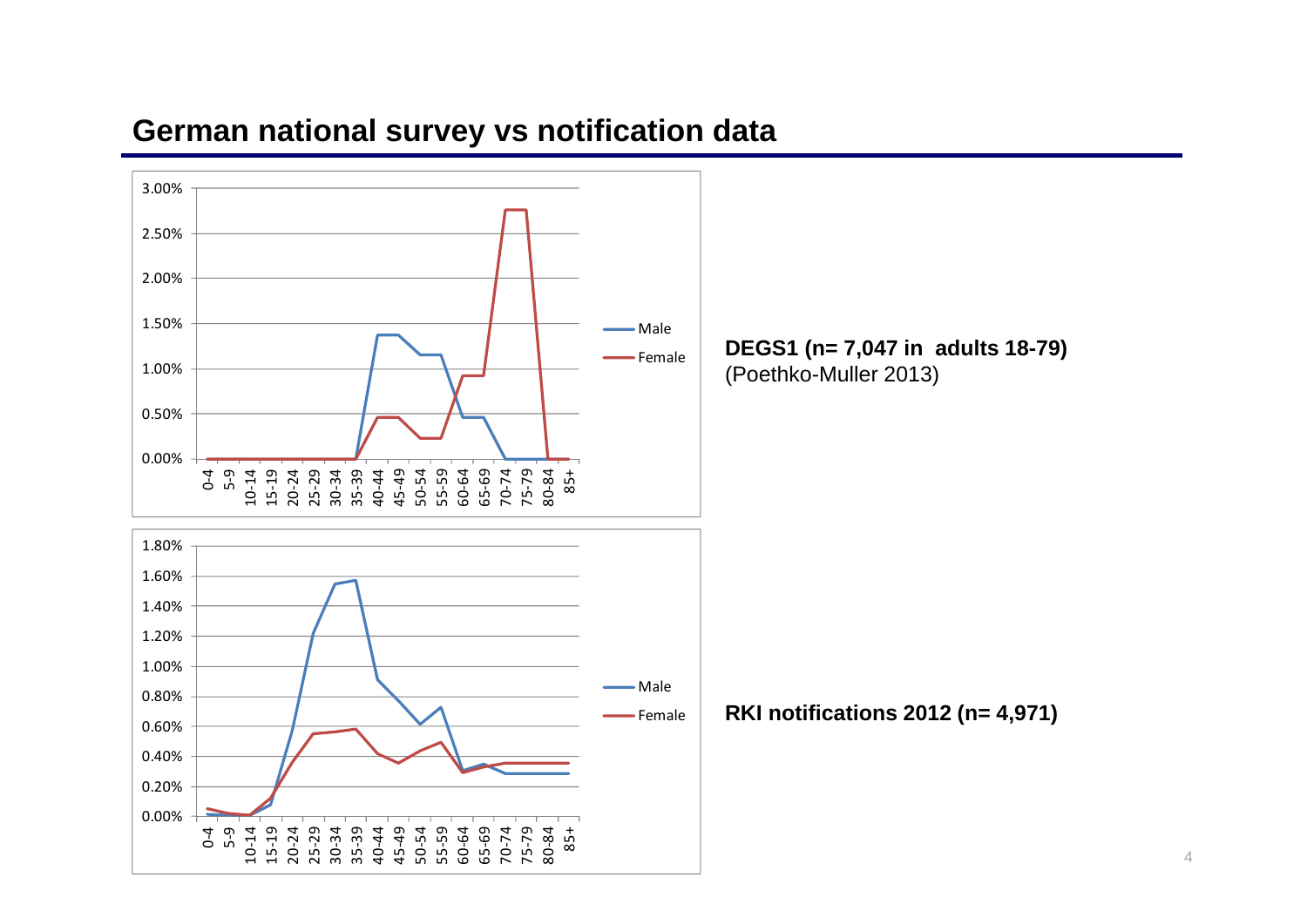## **Anti-HCV Prevalence – 88 countries have reported anti-HCV prevalence (88% of world's adult population and 85% of infections)**

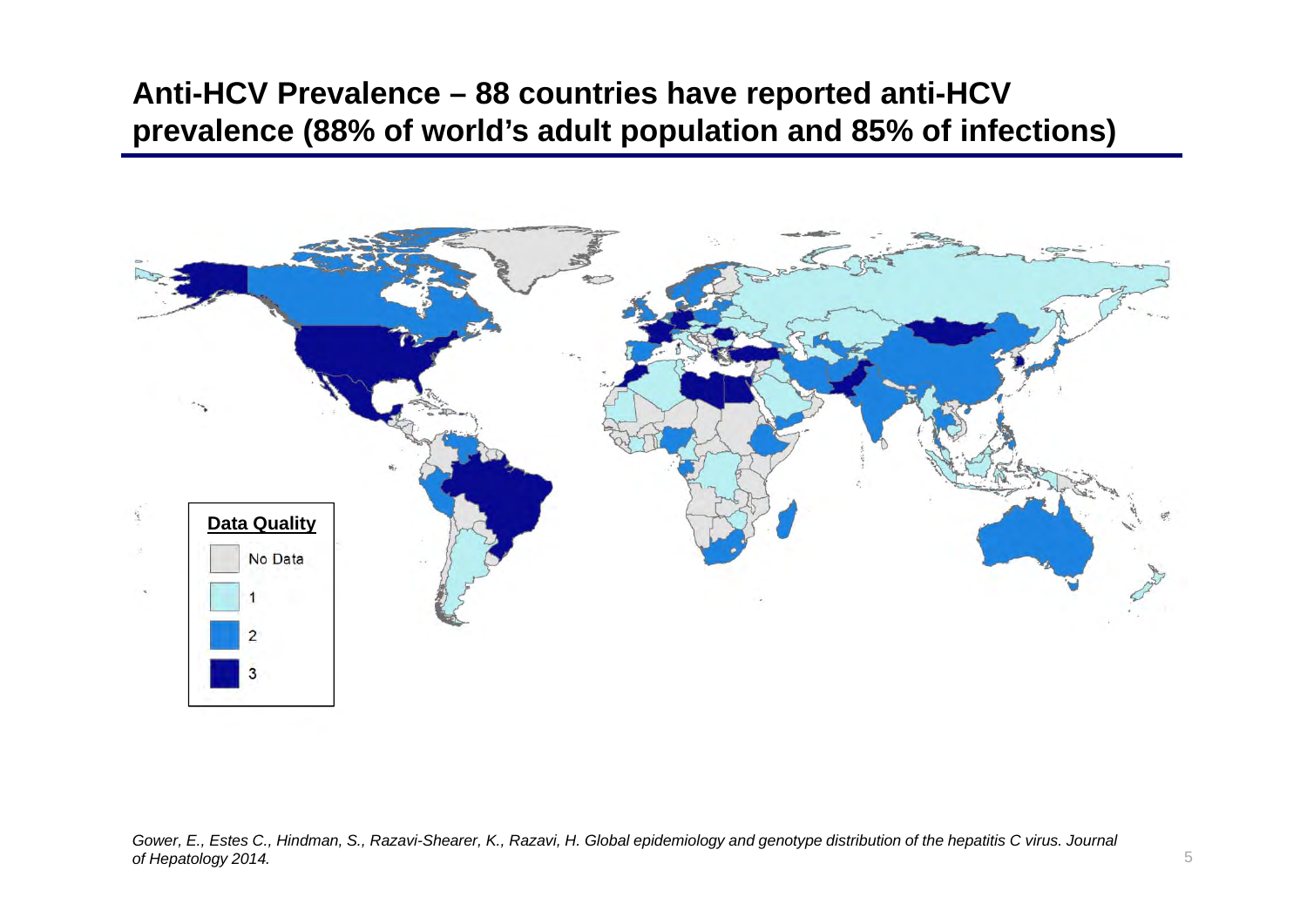## **There are 80 (62-103) million viremic infections worldwide corresponding to a prevalence of 1.1% (0.9-1.4%)**



*Gower, E., Estes C., Hindman, S., Razavi-Shearer, K., Razavi, H. Global epidemiology and genotype distribution of the hepatitis C virus. Journal of Hepatology 2014.*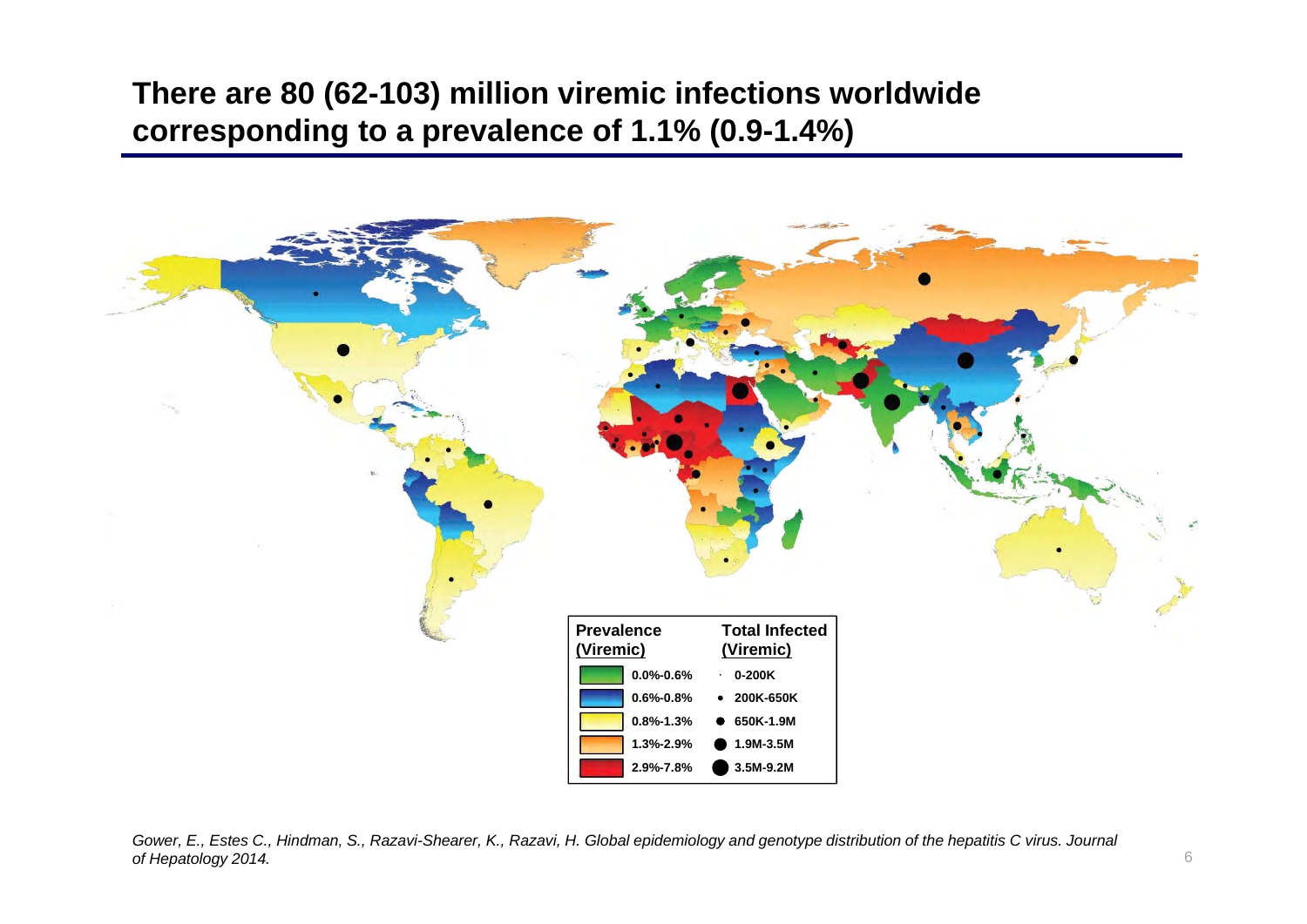## **Genotype data is available for 99 countries**



*Gower, E., Estes C., Hindman, S., Razavi-Shearer, K., Razavi, H. Global epidemiology and genotype distribution of the hepatitis C virus. Journal of Hepatology 2014.*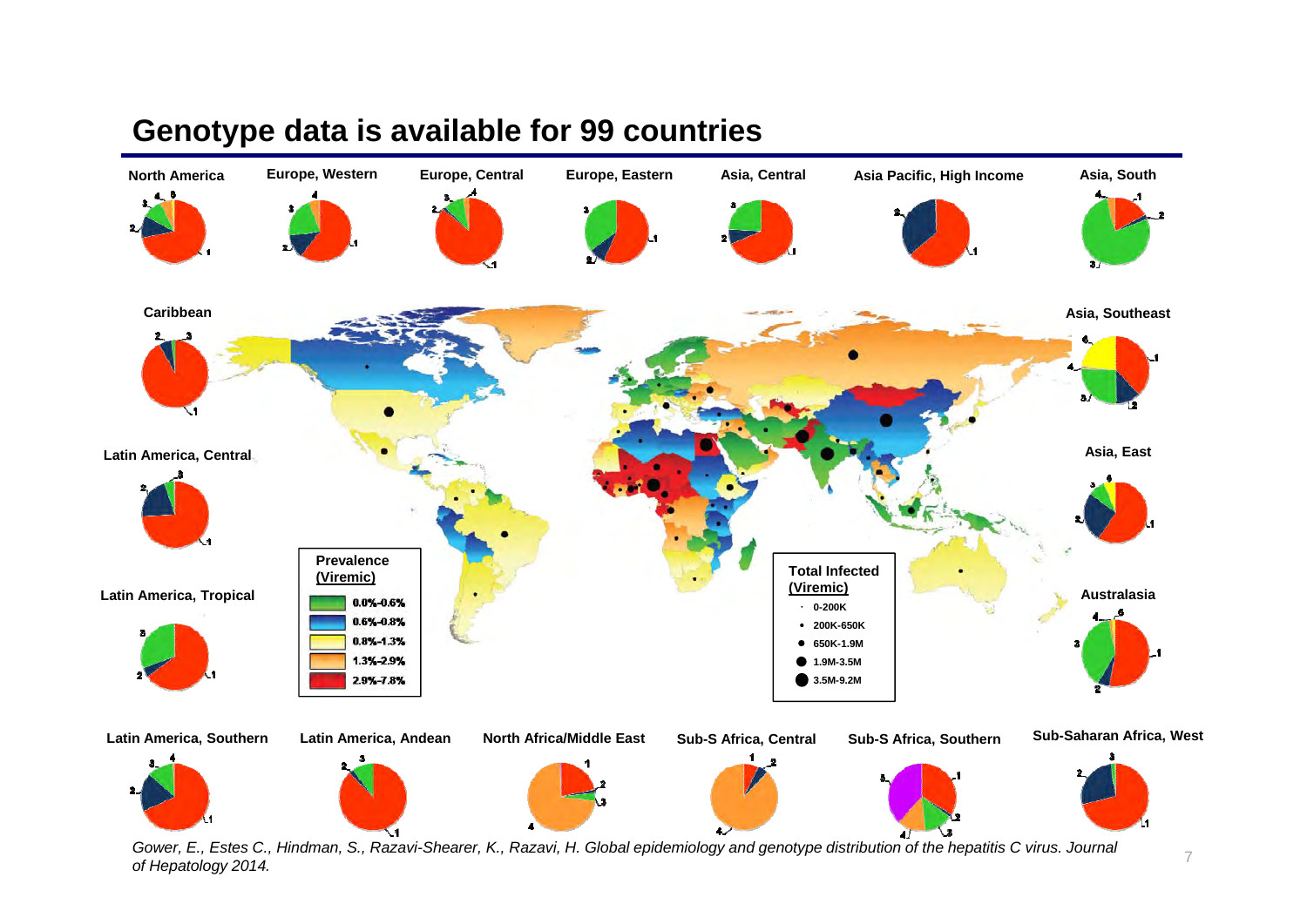## **HCV Prevalence and Genotype Distribution Africa & Middle East**



*Gower, E., Estes C., Hindman, S., Razavi-Shearer, K., Razavi, H. Global epidemiology and genotype distribution of the hepatitis C virus. Journal of Hepatitis C virus. Journal of Hepatology 2014.*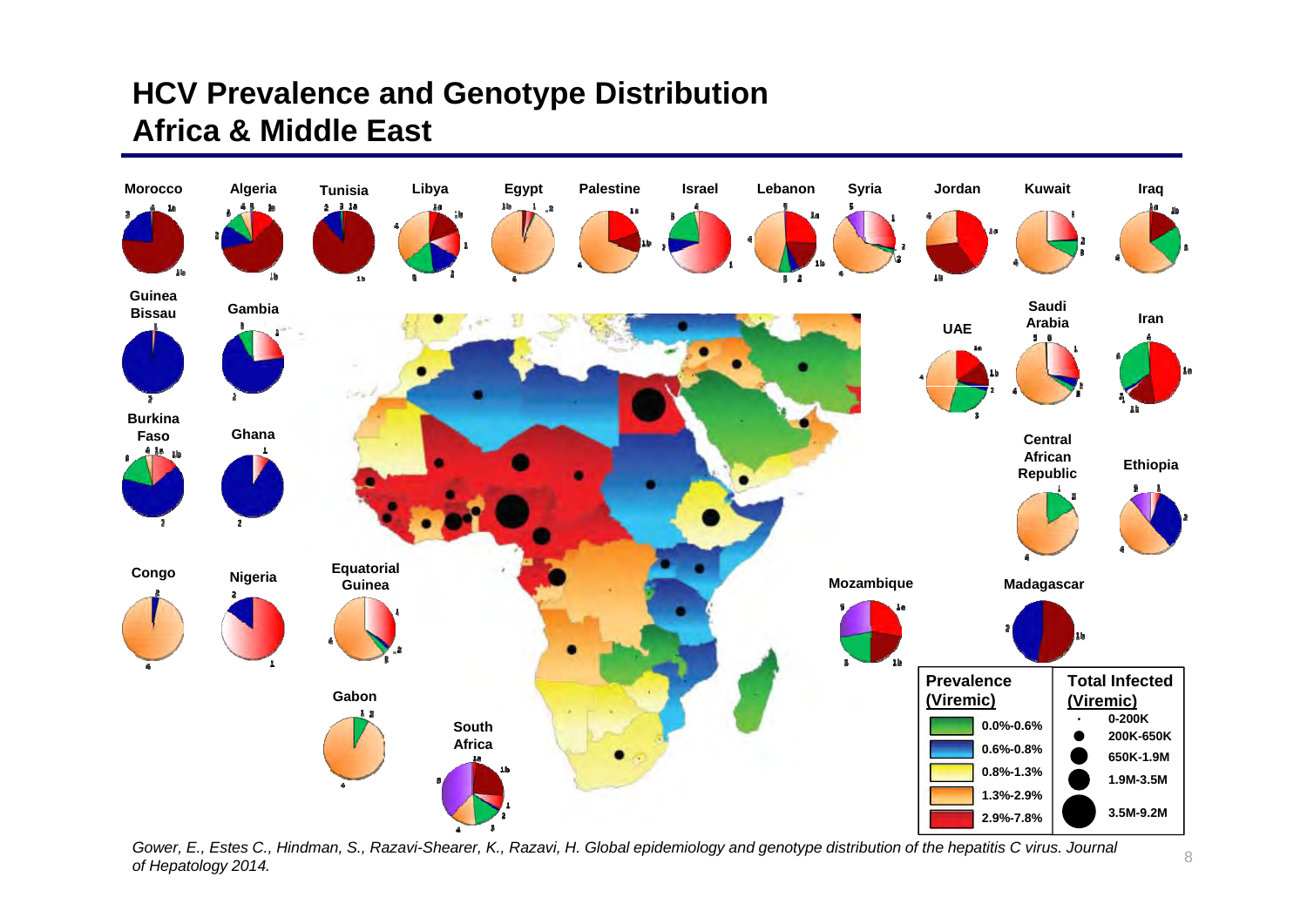## **The present and future HCV disease burden has been modeled for over sixty countries/ regions**

| Argentina             | <b>European Union</b> | Japan              | Saudi Arabia         |  |
|-----------------------|-----------------------|--------------------|----------------------|--|
| Australia             | Finland               | Latvia             | Singapore**          |  |
| Austria               | France                | Lebanon*           | Slovakia             |  |
| Belgium               | Ghana**               | Lithuania          | Slovenia             |  |
| <b>Brazil</b>         | Georgia**             | Luxembourg         | <b>South Africa</b>  |  |
| Bulgaria*             | Germany               | Malta              | South Korea          |  |
| Canada                | Greece                | <b>Mexico</b>      | Spain                |  |
| Chile**               | Hong Kong**           | Mongolia           | Sweden               |  |
| China**               | <b>Hungary</b>        | <b>Netherlands</b> | Switzerland          |  |
| Colombia**            | Iceland               | New Zealand        | Taiwan*              |  |
| Croatia**             | India                 | Norway             | <b>Turkey</b>        |  |
| <b>Czech Republic</b> | Indonesia*            | Pakistan           | UAE*                 |  |
| <b>Denmark</b>        | Iran*                 | Poland             | <b>United States</b> |  |
| Egypt                 | Ireland               | Portugal           |                      |  |
| England               | <b>Israel</b>         | Romania            |                      |  |
| Estonia*              | Italy                 | Russia             |                      |  |

*\* Need validations with local experts*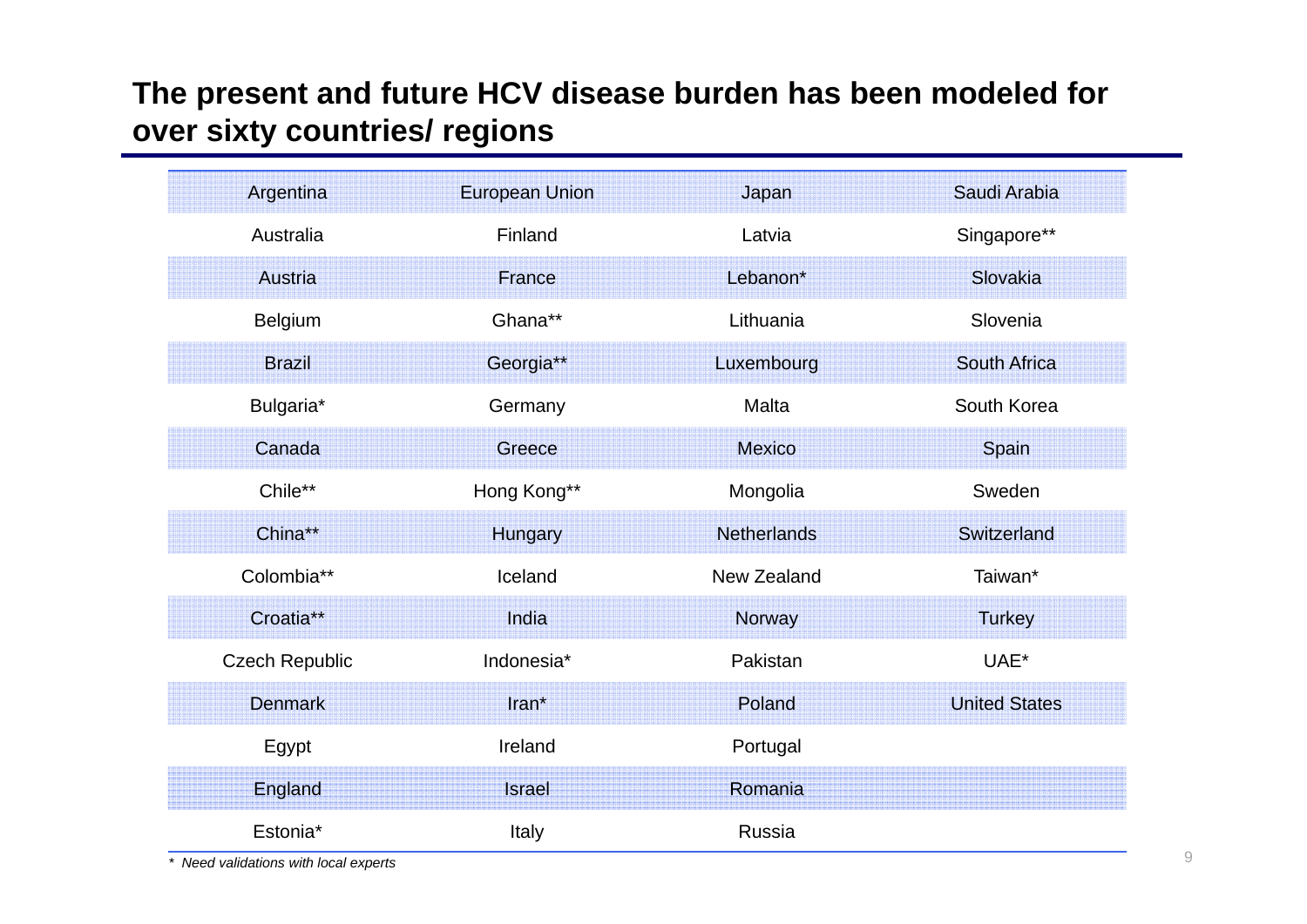## **A systematic process is used to develop consensus estimates of HCV disease burden in each country**

#### •**Pre-Meeting 1**

- » Conduct an exhaustive literature search for English and non-English published studies finding key inputs – HCV prevalence, age distribution, genotype, diagnosed, treated, incidence
- » Pre-populate the disease burden model and send out a slide deck summarizing findings

#### •**Meeting 1 with local experts (3 hours)**

- »Provide a brief overview of the methodology and model
- »Review assumptions and identify data gaps
- »Make modifications to key inputs based on expert input and unpublished data
- »Identify action items with key responsibilities

#### •**Between Meetings 1 & 2**

»Work with stakeholders to gather additional data and re-calibrate the model

#### •**Meeting 2 with local experts (3 hours)**

- »Review updated inputs and gain agreement
- »Develop strategies to manage the HCV disease & cost burdens over the next 20 years

#### •**Post-Meeting 2**

- »Develop manuscripts to be submitted to peer-reviewed journals
- »Submit abstracts to conferences to present findings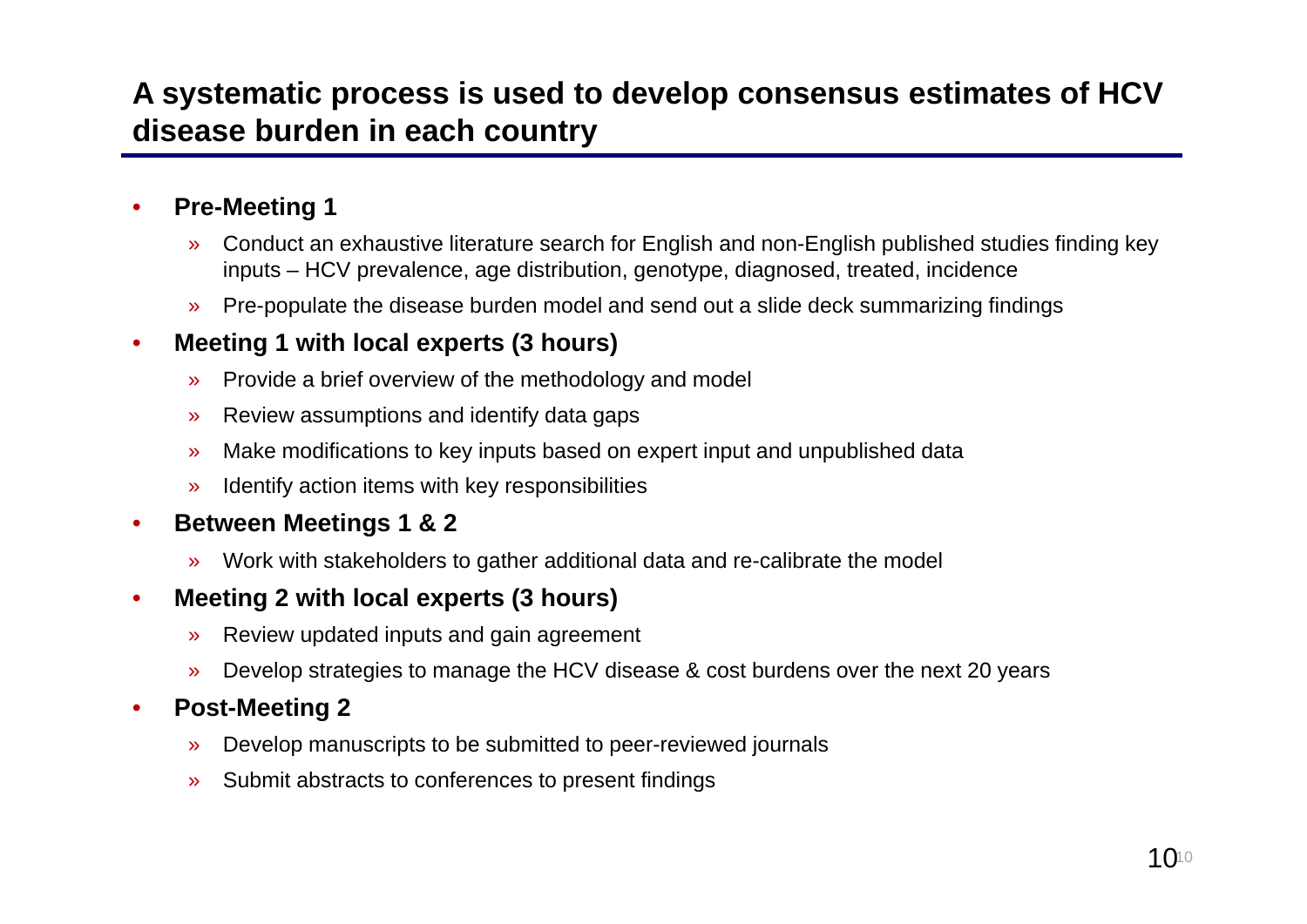### **2011 Treatment rate is available for >50 countries**



*Razavi H, Waked I, Sarrazin C, Myers RP, Idilman R, Calinas F, et al. The present and future disease burden of hepatitis C virus (HCV) infection with today's treatment paradigm. J Viral Hepat 2014;21 Suppl 1:34-59.*

*Hatzakis A, Chulanov V, Gadano AC, Bergin C, Ben-Ari Z, Mossong J, et al. The present and future disease burden of hepatitis C virus (HCV) infection with today's treatment paradigm – J Viral Hepat 2014. Submitted for publication 30 July 2014.*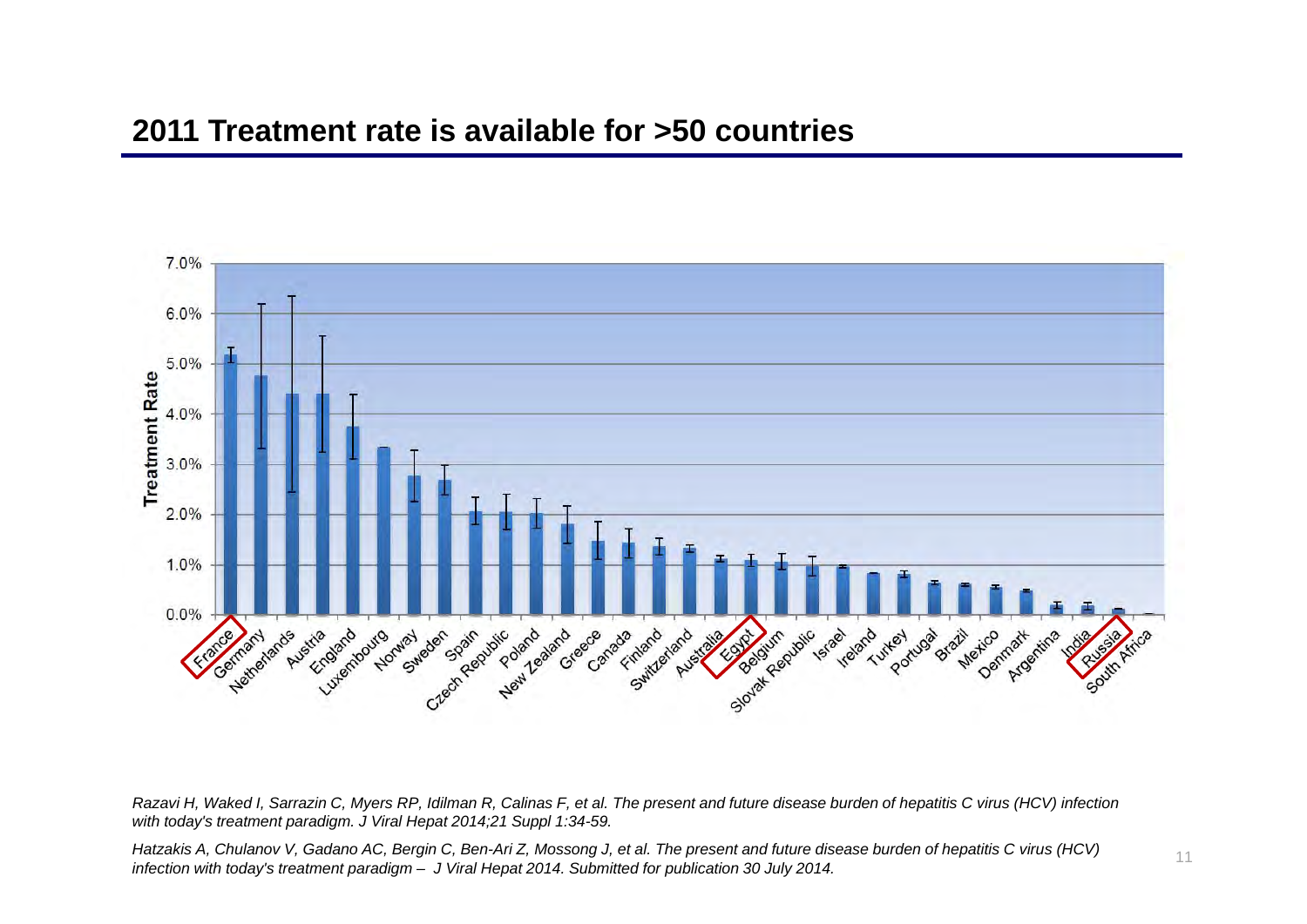### **Age distribution for >50 countries**



*Razavi H, Waked I, Sarrazin C, Myers RP, Idilman R, Calinas F, et al. The present and future disease burden of hepatitis C virus (HCV) infection with today's treatment paradigm. J Viral Hepat 2014;21 Suppl 1:34-59.*

*Hatzakis A, Chulanov V, Gadano AC, Bergin C, Ben-Ari Z, Mossong J, et al. The present and future disease burden of hepatitis C virus (HCV) infection with today's treatment paradigm – J Viral Hepat 2014. Submitted for publication 30 July 2014.*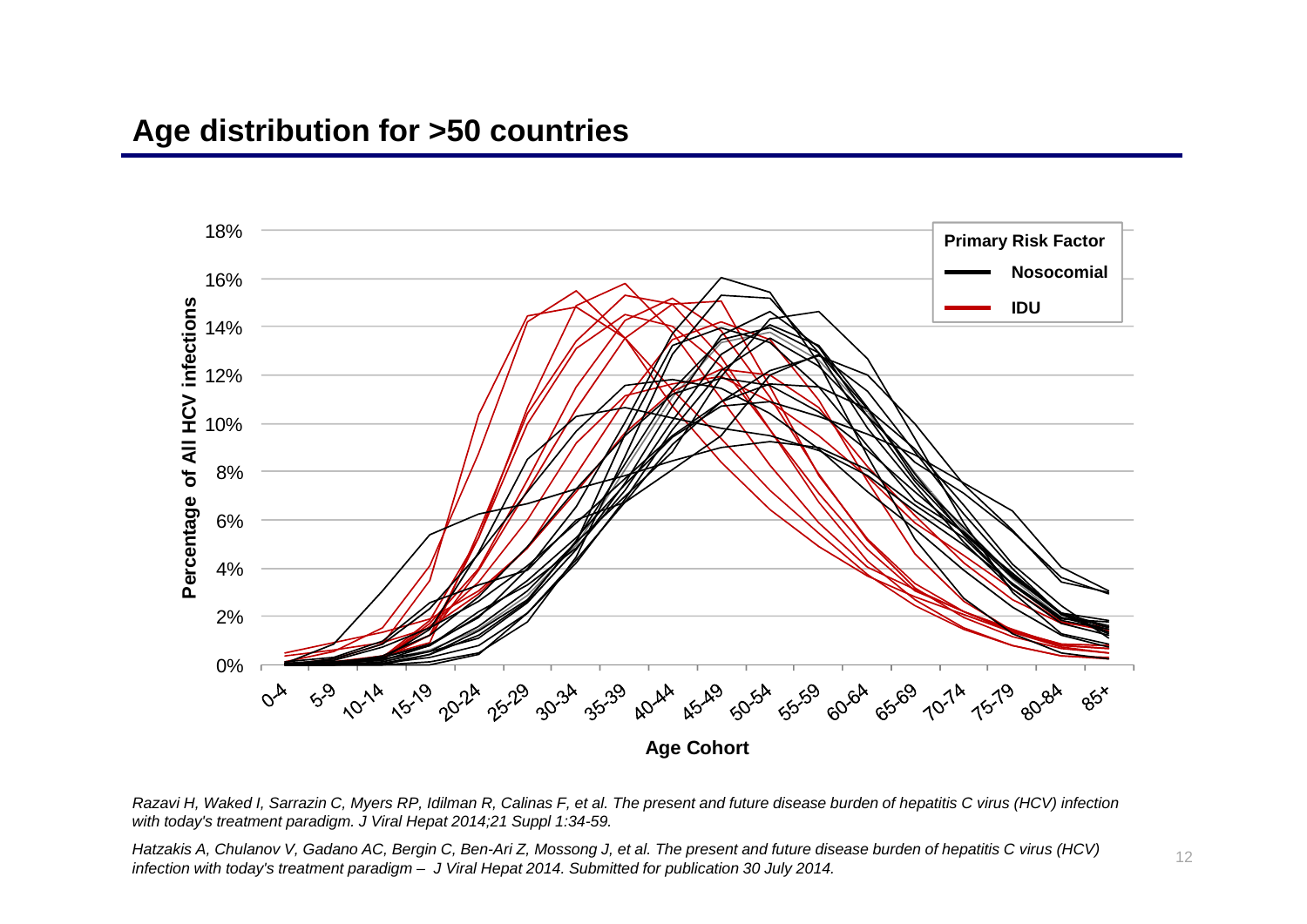### **Change in disease burden and impact of different strategies - France**



*Wedemeyer H, Duberg AS, Buti M, Rosenberg WM, Frankova S, Esmat G, et al. Strategies to manage hepatitis C virus (HCV) disease burden. J Viral Hepat 2014 May;21 Suppl 1:60-89.*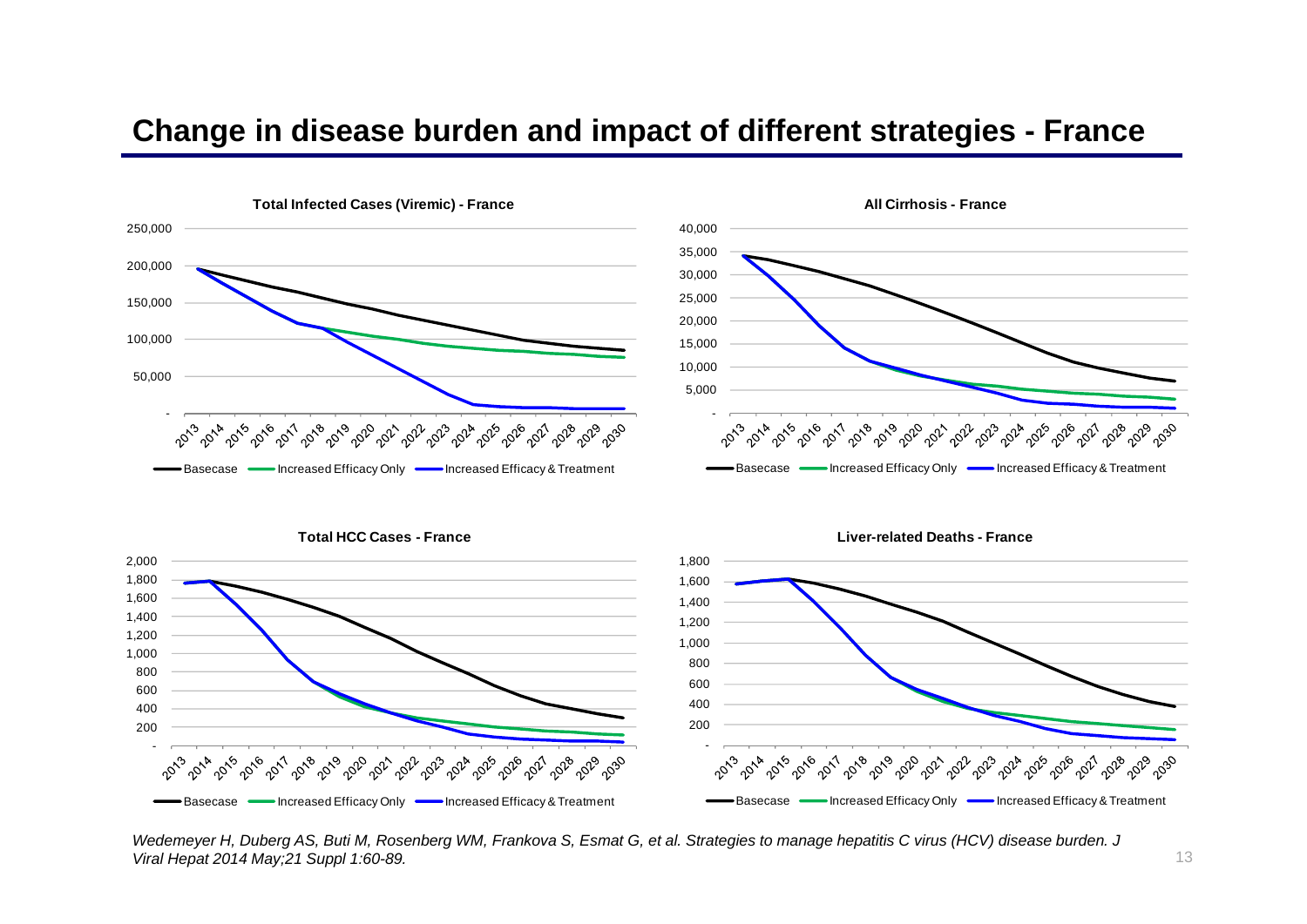### **Change in disease burden and impact of different strategies - Egypt**



*Wedemeyer H, Duberg AS, Buti M, Rosenberg WM, Frankova S, Esmat G, et al. Strategies to manage hepatitis C virus (HCV) disease burden. J Viral Hepat 2014 May;21 Suppl 1:60-89.*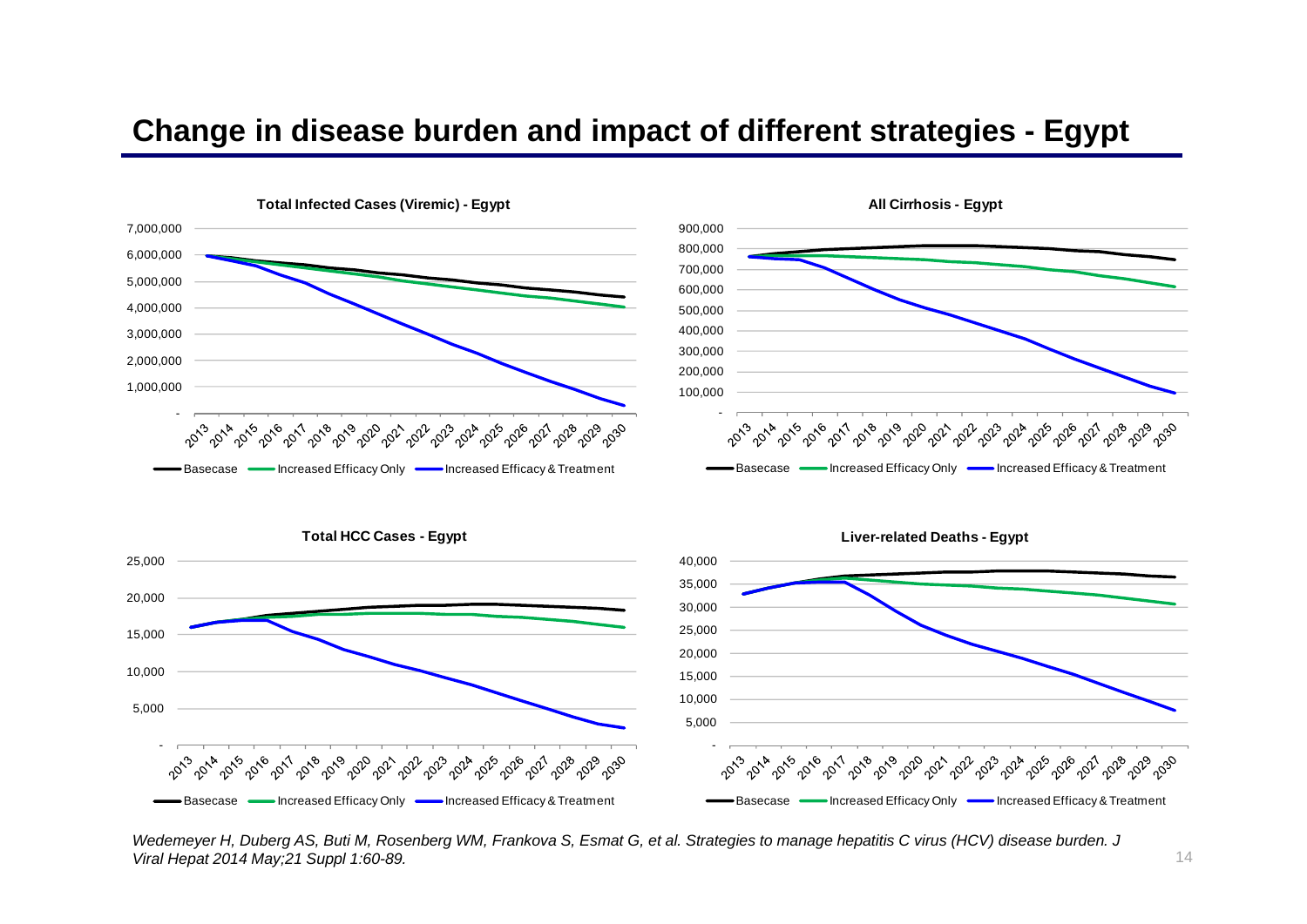### **Change in disease burden and impact of different strategies - Russia**



Gane E, Kershenobich D, Seguin-Devaux C, Kristian P, Aho I, Dalgard O, et al. Strategies to manage hepatitis C virus (HCV) infection disease *burden - volume 2. J Viral Hepat 2015 Jan;22 Suppl 1:46-73.*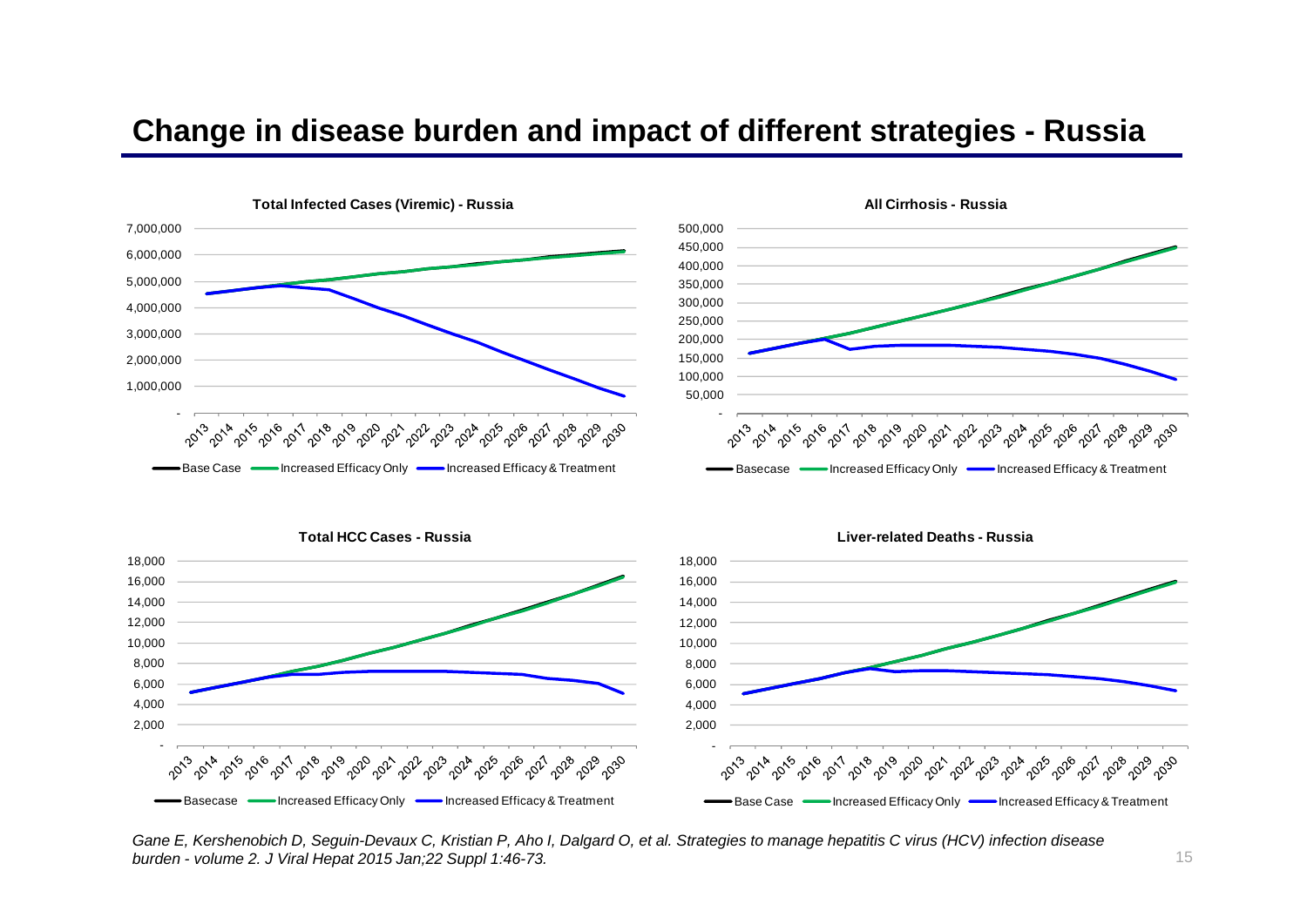





**Treated Patients - Russia**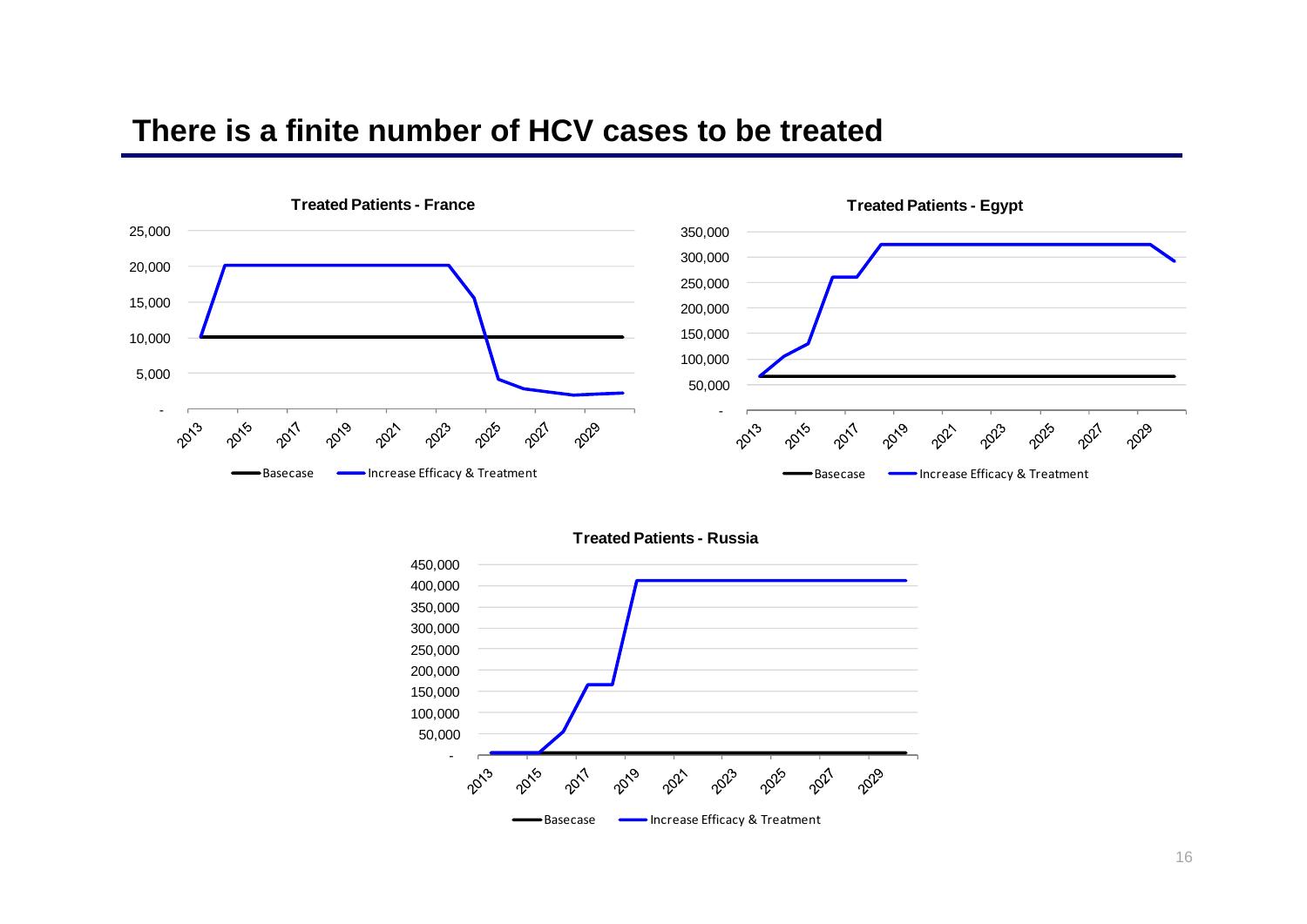## **Fold increase in annual treatment rate required to achieve HCV >90% reduction in prevalence by 2030**

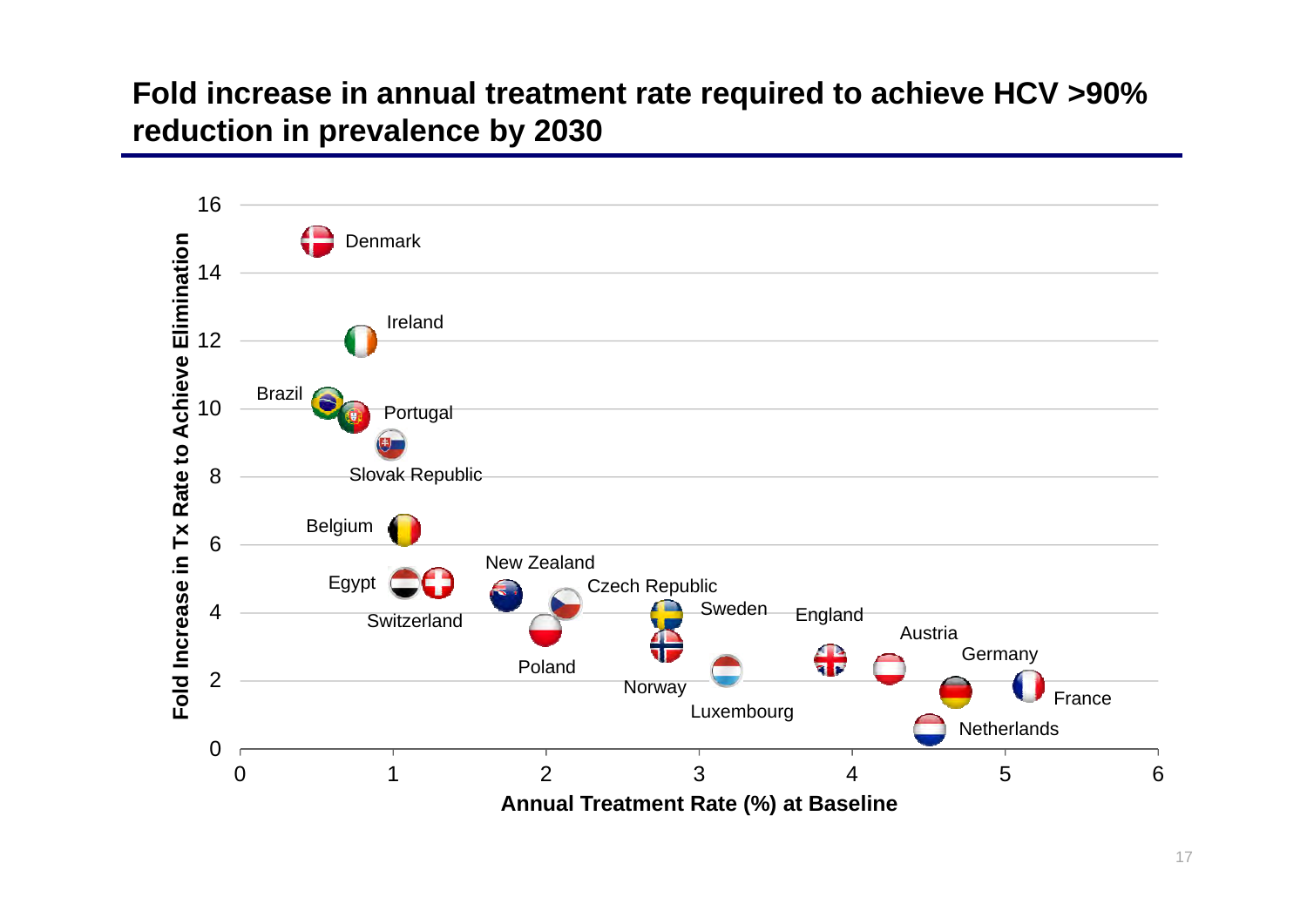## **Cost of screening HCV-infected population by birth cohort – for countries with known diagnostic costs**

Example: Switzerland

|                                                                  | <b>Birth Cohort</b>               |                                       |                                 |                                 |  |  |  |
|------------------------------------------------------------------|-----------------------------------|---------------------------------------|---------------------------------|---------------------------------|--|--|--|
|                                                                  | <b>General</b><br>$(1924 - 2013)$ | <b>40-44 years</b><br>$(1969 - 1973)$ | 50% of cases<br>$(1959 - 1978)$ | 75% of cases<br>$(1949 - 1983)$ |  |  |  |
| <b>Prevalence and diagnosis rates</b>                            |                                   |                                       |                                 |                                 |  |  |  |
| Anti-HCV prevalence                                              | 1.3%                              | 2.3%                                  | 2.2%                            | 2.1%                            |  |  |  |
| <b>HCV RNA prevalence</b>                                        | 1.0%                              | 1.8%                                  | 1.8%                            | 1.6%                            |  |  |  |
| Diagnosis Rate                                                   | 40%                               | 40%                                   | 40%                             | 40%                             |  |  |  |
| Number of tests required to identify 1 viremic case to treat (n) |                                   |                                       |                                 |                                 |  |  |  |
| Anti-HCV                                                         | 158                               | 92                                    | 94                              | 101                             |  |  |  |
| <b>HCV RNA</b>                                                   | 1.3                               | 1.3                                   | 1.3                             | 1.3                             |  |  |  |
| Genotype                                                         | 1                                 |                                       |                                 | 1                               |  |  |  |
| Associated costs to identify 1 viremic case, by test type (CHF)  |                                   |                                       |                                 |                                 |  |  |  |
| Anti-HCV                                                         | 3,939                             | 2,295                                 | 2,357                           | 2,531                           |  |  |  |
| <b>HCV RNA</b>                                                   | 226                               | 226                                   | 226                             | 226                             |  |  |  |
| Genotype                                                         | 180                               | 180                                   | 180                             | 180                             |  |  |  |
| <b>Total</b>                                                     | 4,345                             | 2,701                                 | 2,763                           | 2,937                           |  |  |  |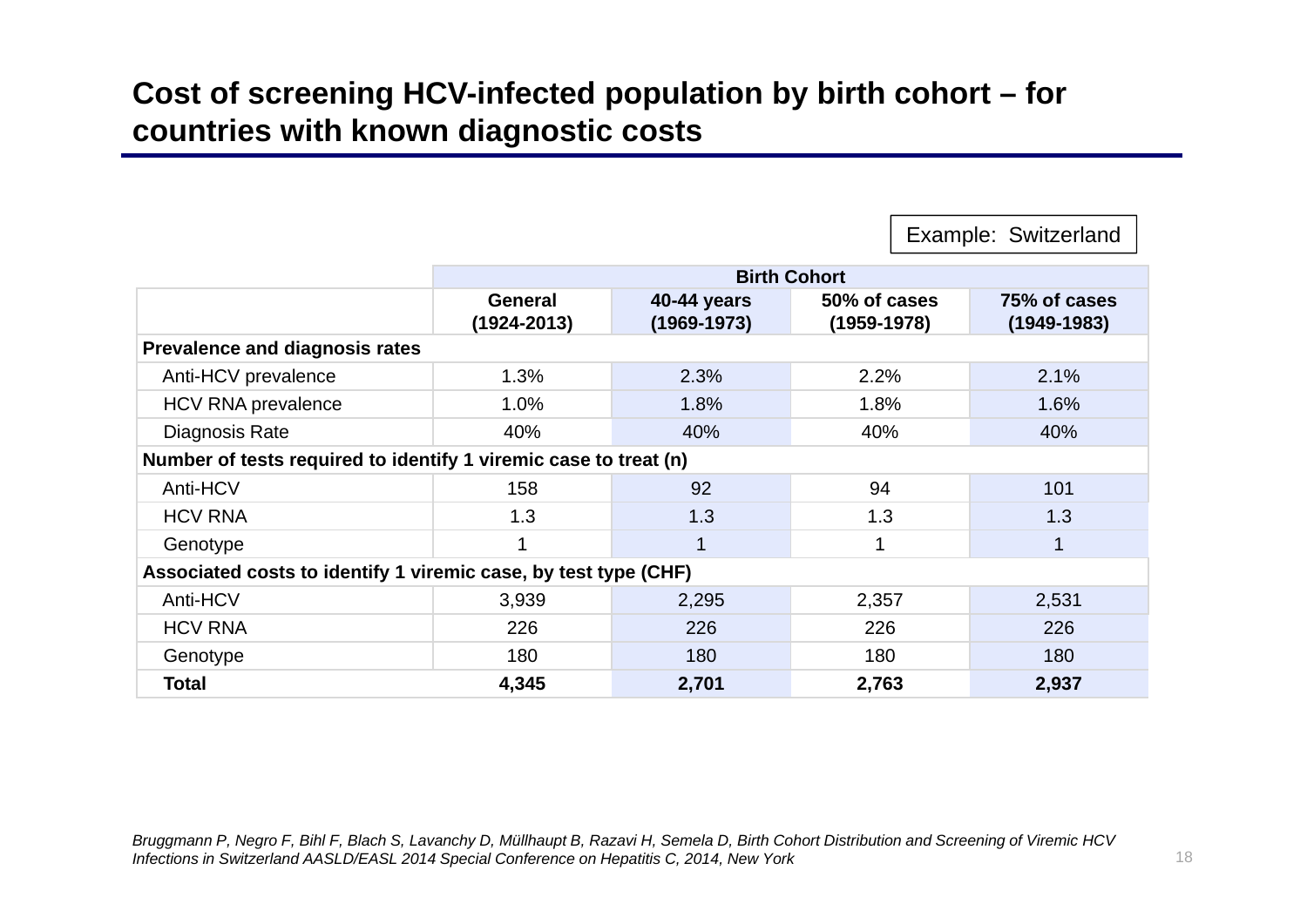## **Direct and indirect cost of HCV with and without new treatment - Egypt**



*Estes, et al. Future Economic Burden of Hepatitis C in Egypt: Impact of Treatment Strategies. AASLD/EASL 2014 Special Conference on Hepatitis C, 2014, New York, abstract # 18*

2029